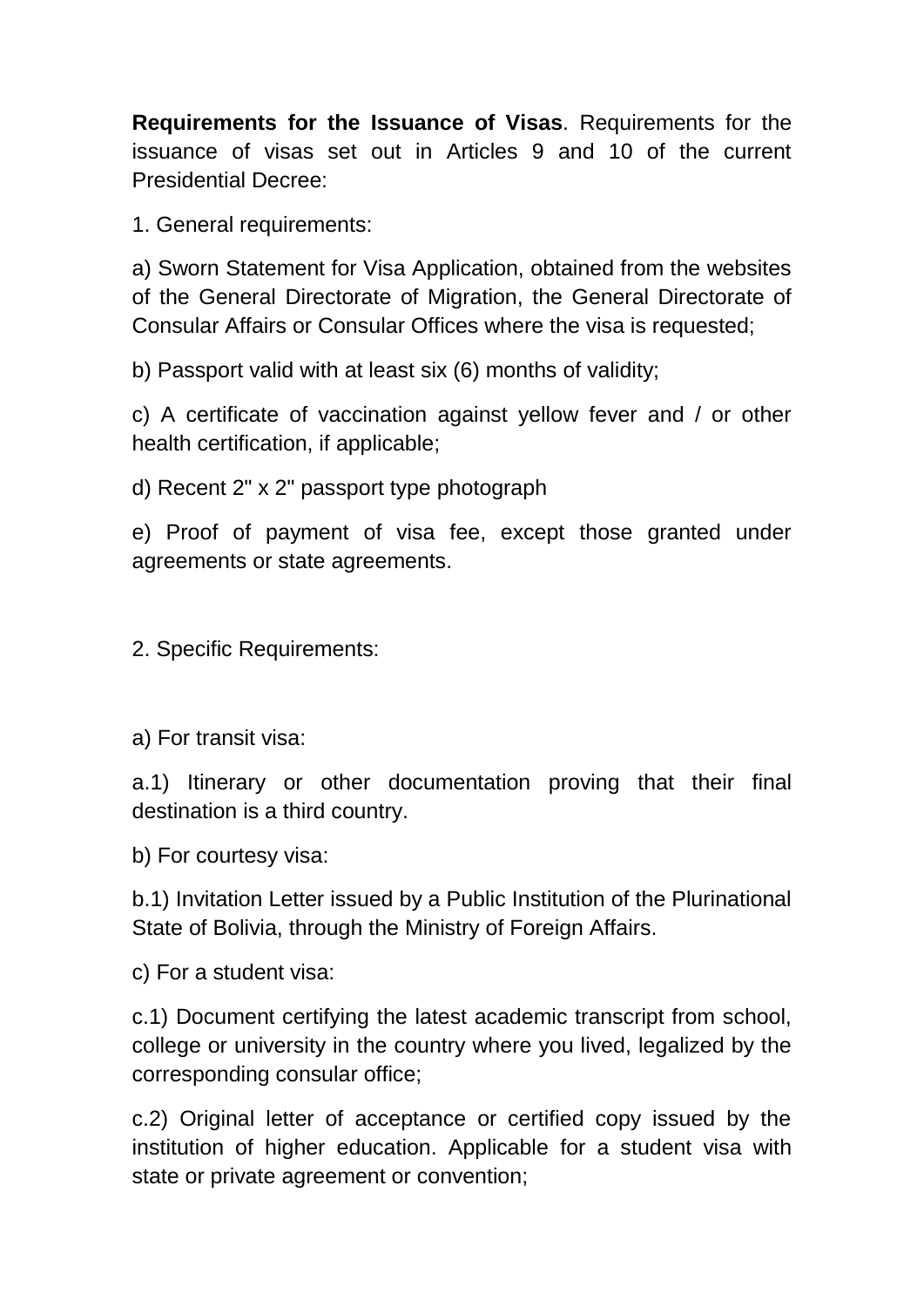c.3) Certified copy of the agreement or interagency agreement, if applicable, where the type of student exchange is established. Applicable for a student visa with private agreement or convention;

c.4) Current certificate attesting that the foreign person has no criminal and / or police record, issued by competent authority in the country of origin or last residence, according to current regulations.

d) For humanitarian Visa:

d.1) Demonstrate documented situation that requires humanitarian visa.

e) For tourist or visit Visa:

e.1) travel itinerary, letter of invitation from someone with legal domicile in Bolivia or booking accommodation;

e.2) Financial solvency accredited by affidavit or other documentation.

f) For Specific Purpose Visa:

f.1) Documentation demonstrating the activity that will be carried out in the territory of the Plurinational State of Bolivia and / or letter of invitation from the organization or company with supporting documentation where appropriate;

f.2) Current certificate attesting that the foreign person has no criminal and / or police record, issued by competent authority in the country of origin or last residence, according to current regulations;

f.3) Financial solvency accredited by affidavit or other documentation, as appropriate.

g) For multiple visa: